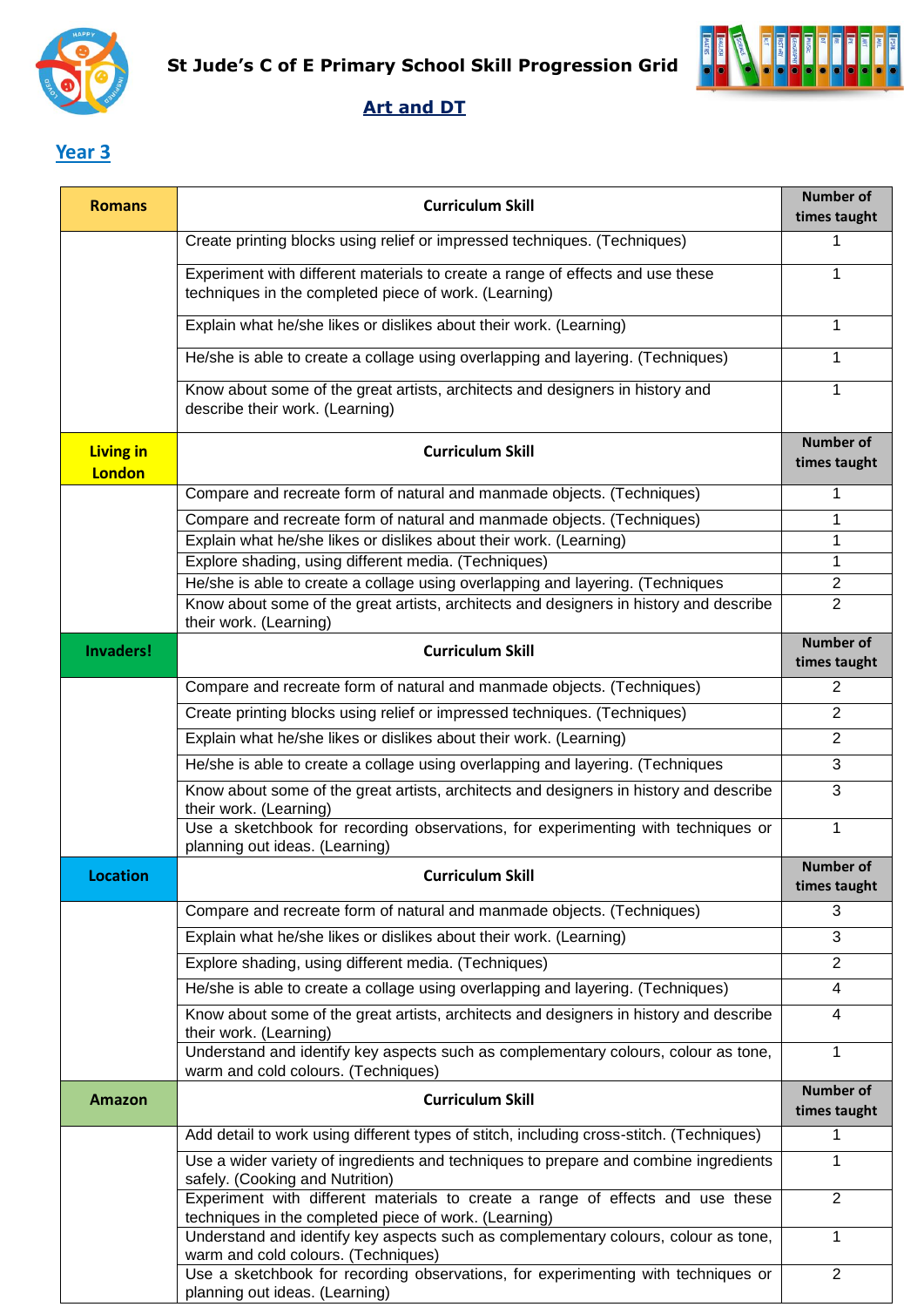



|                     | Understand that food has to be grown, farmed or caught in Europe and the wider world.<br>(Cooking and Nutrition)                      |                           |
|---------------------|---------------------------------------------------------------------------------------------------------------------------------------|---------------------------|
| <b>Whole School</b> | <b>Curriculum Skill</b>                                                                                                               | Number of<br>times taught |
|                     | Use a sketchbook for recording observations, for experimenting with techniques or<br>planning out ideas. (Learning)                   | 3                         |
|                     | Use knowledge of existing products to design his/her own functional product.<br>(Processes)                                           |                           |
|                     | Create designs using annotated sketches, cross-sectional diagrams and simple<br>computer programmes. (Processes)                      |                           |
|                     | Safely measure, mark out, cut, assemble and join with some accuracy. (Processes)                                                      |                           |
|                     | Make suitable choices from a wider range of tools and unfamiliar materials and plan<br>out the main stages of using them. (Processes) |                           |
|                     | Investigate and analyse existing products and those he/she has made, considering a<br>wide range of factors. (Processes)              |                           |
|                     | Strengthen frames using diagonal struts. (Processes)                                                                                  |                           |

| <b>Pharaohs</b>  | <b>Curriculum Skill</b>                                                                                                                                  | <b>Number of</b><br>times taught |
|------------------|----------------------------------------------------------------------------------------------------------------------------------------------------------|----------------------------------|
|                  | Use knowledge of existing products to design a functional and appealing product for<br>a particular purpose and audience. (Processes)                    | 1                                |
|                  | Create designs using exploded diagrams. (Processes)                                                                                                      | $\mathbf{1}$                     |
|                  | Use techniques which require more accuracy to cut, shape, join and finish his/her<br>work e.g. Cutting internal shapes, slots in frameworks. (Processes) | 1                                |
|                  | Consider how existing products and his/her own finished products might be improved<br>and how well they meet the needs of the intended user. (Processes) | 1                                |
|                  | Use a sketchbook for collecting ideas and developing a plan for a completed piece of<br>artwork. (Learning)                                              | $\mathbf{1}$                     |
| <b>River</b>     | <b>Curriculum Skill</b>                                                                                                                                  | <b>Number of</b><br>times taught |
|                  | Understand seasonality and the advantages of eating seasonal and locally produced<br>food. (Cooking and Nutrition)                                       | 1                                |
|                  | Create different effects by using a variety of tools and techniques such as bleeds,<br>washes, scratches and splashes. (Techniques)                      | $\mathbf{1}$                     |
|                  | Experiment with creating mood, feeling, movement and areas of interest by selecting<br>appropriate materials and learnt techniques. (Techniques)         | 1                                |
|                  | Use a sketchbook for collecting ideas and developing a plan for a completed piece of<br>artwork. (Learning)                                              | $\overline{2}$                   |
|                  | Use a variety of techniques e.g. marbling, silkscreen and cold water paste.<br>(Techniques)                                                              | $\mathbf{1}$                     |
|                  | Use taught technical skills to adapt and improve his/her work. (Learning)                                                                                | $\mathbf{1}$                     |
| <b>Stone age</b> | <b>Curriculum Skill</b>                                                                                                                                  | <b>Number of</b><br>times taught |
|                  | Articulate how he/she might improve their work using technical terms and reasons as<br>a matter of routine. (Learning)                                   | 1                                |
|                  | Create different effects by using a variety of tools and techniques such as bleeds,<br>washes, scratches and splashes. (Techniques)                      | $\overline{2}$                   |
|                  | Describe some of the key ideas, techniques and working practices of artists,<br>architects and designers who he/she has studied. (Learning)              | $\mathbf{1}$                     |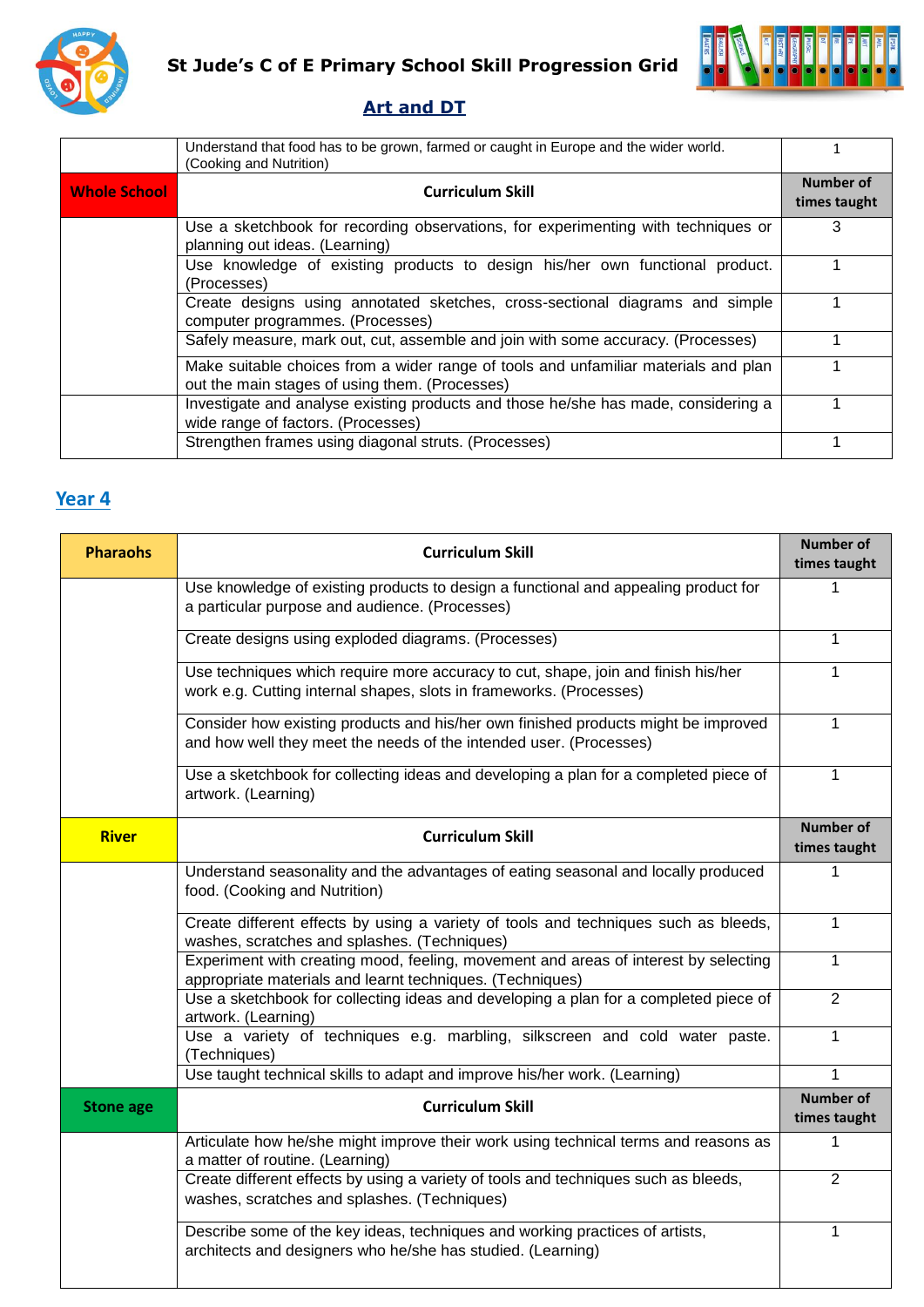



|                     | Experiment with creating mood, feeling, movement and areas of interest by selecting                                                                             | $\overline{2}$                   |
|---------------------|-----------------------------------------------------------------------------------------------------------------------------------------------------------------|----------------------------------|
|                     | appropriate materials and learnt techniques. (Techniques)                                                                                                       |                                  |
|                     | Use a sketchbook for collecting ideas and developing a plan for a completed piece of                                                                            | 3                                |
|                     | artwork. (Learning)                                                                                                                                             |                                  |
|                     | Use taught technical skills to adapt and improve his/her work. (Learning)                                                                                       | $\overline{2}$                   |
| <b>Vikings</b>      | <b>Curriculum Skill</b>                                                                                                                                         | <b>Number of</b><br>times taught |
|                     | Articulate how he/she might improve their work using technical terms and reasons as<br>a matter of routine. (Learning)                                          | 2                                |
|                     | Describe some of the key ideas, techniques and working practices of artists,<br>architects and designers who he/she has studied. (Learning)                     | 1                                |
|                     | Describe some of the key ideas, techniques and working practices of artists,<br>architects and designers who he/she has studied. (Learning)                     | 2                                |
|                     | Experiment with creating mood, feeling, movement and areas of interest by selecting<br>appropriate materials and learnt techniques. (Techniques)                | 3                                |
|                     | Use a variety of techniques e.g. marbling, silkscreen and cold water paste.<br>(Techniques)                                                                     | 2                                |
|                     | Use taught technical skills to adapt and improve his/her work. (Learning)                                                                                       | 3                                |
|                     |                                                                                                                                                                 |                                  |
| <b>Chocoholics</b>  | <b>Curriculum Skill</b>                                                                                                                                         | <b>Number of</b><br>times taught |
|                     | Understand what makes a healthy and balanced diet, and that different foods and<br>drinks provide different substances the body needs to be healthy and active. | 1                                |
|                     | (Cooking and Nutrition)<br>Read and follow recipes which involve several processes, skills and techniques.<br>(Cooking and Nutrition)                           | $\mathbf 1$                      |
|                     | Understand seasonality and the advantages of eating seasonal and locally produced<br>food. (Cooking and Nutrition)                                              | 2                                |
|                     | Articulate how he/she might improve their work using technical terms and reasons as<br>a matter of routine. (Learning)                                          | 3                                |
|                     | Use taught technical skills to adapt and improve his/her work. (Learning)                                                                                       | 4                                |
| <b>Whole school</b> | <b>Curriculum Skill</b>                                                                                                                                         | <b>Number of</b><br>times taught |
|                     | Apply techniques he/she has learnt to strengthen structures and explore his/her own<br>ideas. (Processes)                                                       | 1                                |
|                     | Understand and use electrical systems in products. (Processes)                                                                                                  | 1                                |
|                     | Describe some of the key ideas, techniques and working practices of artists, architects<br>and designers who he/she has studied. (Learning)                     | $\overline{2}$                   |
|                     | Plan a sculpture through drawing and other preparatory work. (Techniques)                                                                                       | 1                                |

| <b>Greeks</b> | <b>Curriculum Skill</b>                                                                                                                                           | <b>Number of times</b><br>taught |
|---------------|-------------------------------------------------------------------------------------------------------------------------------------------------------------------|----------------------------------|
|               | Use line, tone and shading to represent things seen, remembered or imagined in<br>three dimensions. (Techniques)                                                  |                                  |
|               | Return to work over longer periods of time and use a wider range of materials.<br>(Techniques)                                                                    |                                  |
|               | Research and discuss various artists, architects and designers and discuss their<br>processes and explain how these were used in the finished product. (Learning) |                                  |
|               | Evaluate his/her work against their intended outcome. (Learning)                                                                                                  |                                  |
|               | Develop skills in using clay including slabs, coils and slips. (Techniques)                                                                                       |                                  |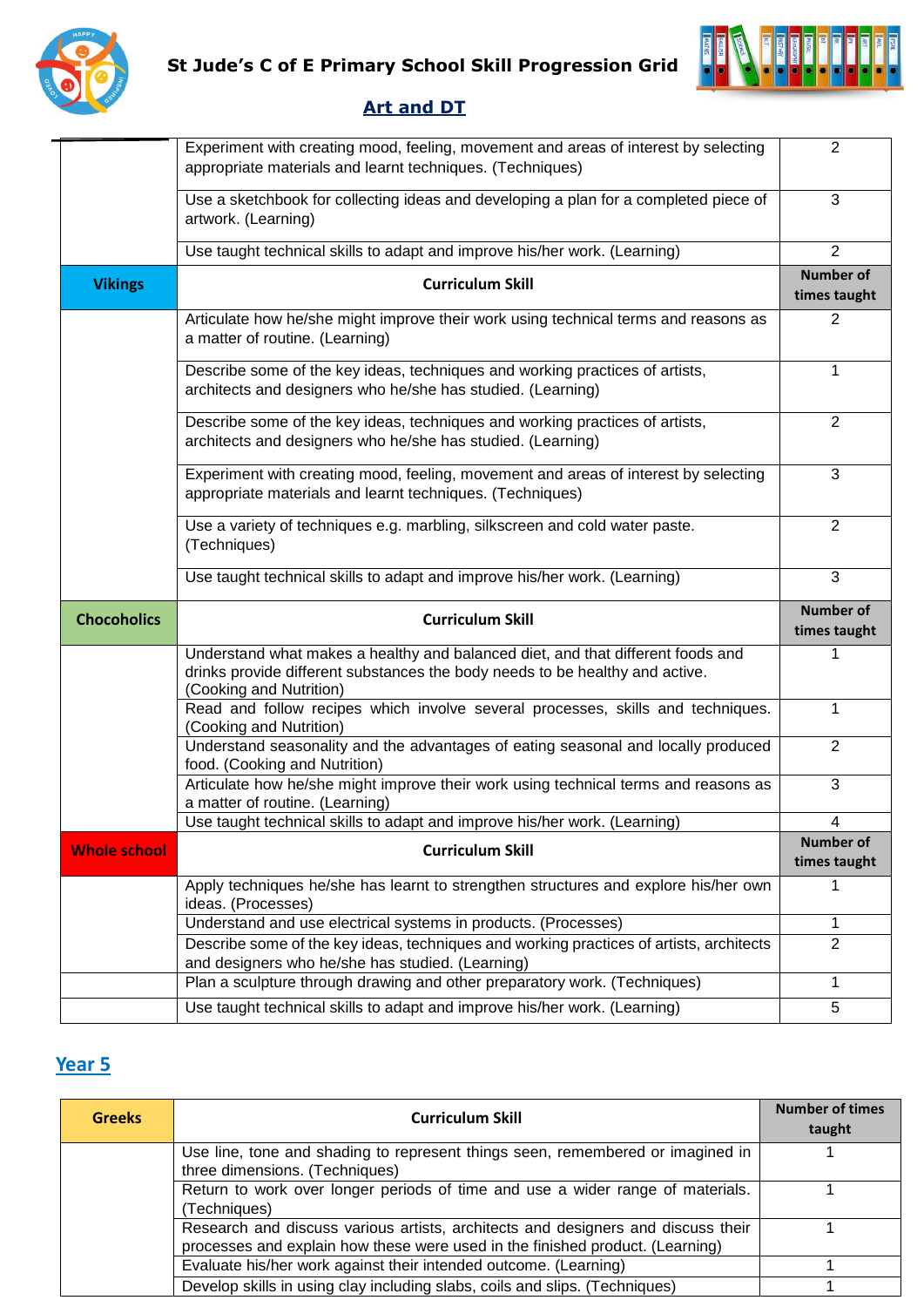



|                  | Develop different ideas which can be used and explain his/her choices for the<br>materials and techniques used. (Learning)                                                                                                                         | 1                                |
|------------------|----------------------------------------------------------------------------------------------------------------------------------------------------------------------------------------------------------------------------------------------------|----------------------------------|
|                  | Confidently and systematically investigate the potential of new and unfamiliar<br>materials and use these learnt techniques within his/her work. (Learning)                                                                                        | 1                                |
| <b>Space</b>     | <b>Curriculum Skill</b>                                                                                                                                                                                                                            | <b>Number of times</b><br>taught |
|                  | Use line, tone and shading to represent things seen, remembered or imagined in<br>three dimensions. (Techniques)                                                                                                                                   | 2                                |
|                  | Research and discuss various artists, architects and designers and discuss their<br>processes and explain how these were used in the finished product. (Learning)                                                                                  | $\overline{2}$                   |
|                  | Mix colours to express mood, divide foreground from background or demonstrate<br>tones. (Techniques)                                                                                                                                               | 1                                |
|                  | Experiment with using layers and overlays to create new colours/textures.<br>(Techniques)                                                                                                                                                          | 1                                |
|                  | Evaluate his/her work against their intended outcome. (Learning)                                                                                                                                                                                   | 2                                |
|                  | Confidently and systematically investigate the potential of new and unfamiliar<br>materials and use these learnt techniques within his/her work. (Learning)                                                                                        | $\overline{2}$                   |
|                  | Add collage to a painted, drawn or printed background using a range of media,<br>different techniques, colours and textures. (Techniques)                                                                                                          | $\mathbf{1}$                     |
| <b>Caribbean</b> | <b>Curriculum Skill</b>                                                                                                                                                                                                                            | <b>Number of times</b><br>taught |
|                  | Read and follow recipes which involve several processes, skills and techniques.<br>(Cooking and Nutrition)                                                                                                                                         | 1                                |
|                  | Understand the main food groups and the different nutrients that are important for<br>health. (Cooking and Nutrition)                                                                                                                              | 1                                |
|                  | Understand the main food groups and the different nutrients that are important for<br>health. (Cooking and Nutrition)                                                                                                                              | 1                                |
|                  | Return to work over longer periods of time and use a wider range of materials.<br>(Techniques)                                                                                                                                                     | $\overline{2}$                   |
|                  | Confidently and systematically investigate the potential of new and unfamiliar<br>materials and use these learnt techniques within his/her work. (Learning)                                                                                        | $\overline{2}$                   |
| <b>Tudors</b>    | <b>Curriculum Skill</b>                                                                                                                                                                                                                            | <b>Number of times</b><br>taught |
|                  | Use his/her research into existing products and his/her market research to inform<br>the design of his/her own innovative product. (Processes)                                                                                                     | 1                                |
|                  | Create prototypes to show his/her ideas. (Processes)                                                                                                                                                                                               | $\mathbf{1}$                     |
|                  | Make careful and precise measurements so that joins, holes and openings are in<br>exactly the right place. (Processes)                                                                                                                             | 1                                |
|                  | Make detailed evaluations about existing products and his/her own considering the<br>views of others to improve his/her work. (Processes)                                                                                                          | 1                                |
|                  | Build more complex 3D structures and apply his/her knowledge of strengthening<br>techniques to make them stronger or more stable. (Processes)                                                                                                      | 1                                |
|                  | Understand how to use more complex mechanical and electrical systems.<br>(Processes)                                                                                                                                                               | 1                                |
|                  | Evaluate his/her work against their intended outcome. (Learning)                                                                                                                                                                                   | 3                                |
| WW <sub>2</sub>  | <b>Curriculum Skill</b>                                                                                                                                                                                                                            | <b>Number of times</b><br>taught |
|                  | Read and follow recipes which involve several processes, skills and techniques.<br>(Cooking and Nutrition)                                                                                                                                         | $\overline{2}$                   |
|                  |                                                                                                                                                                                                                                                    |                                  |
|                  | Understand the main food groups and the different nutrients that are important for<br>health. (Cooking and Nutrition)                                                                                                                              | $\overline{2}$                   |
|                  | Produce step by step plans to guide his/her making, demonstrating that he/she can<br>apply his/her knowledge of different materials, tools and techniques. (Processes)                                                                             | $\overline{2}$                   |
|                  | Return to work over longer periods of time and use a wider range of materials.<br>(Techniques)                                                                                                                                                     | 3                                |
|                  | Research and discuss various artists, architects and designers and discuss their<br>processes and explain how these were used in the finished product. (Learning)<br>Add collage to a painted, drawn or printed background using a range of media, | 3<br>$\overline{2}$              |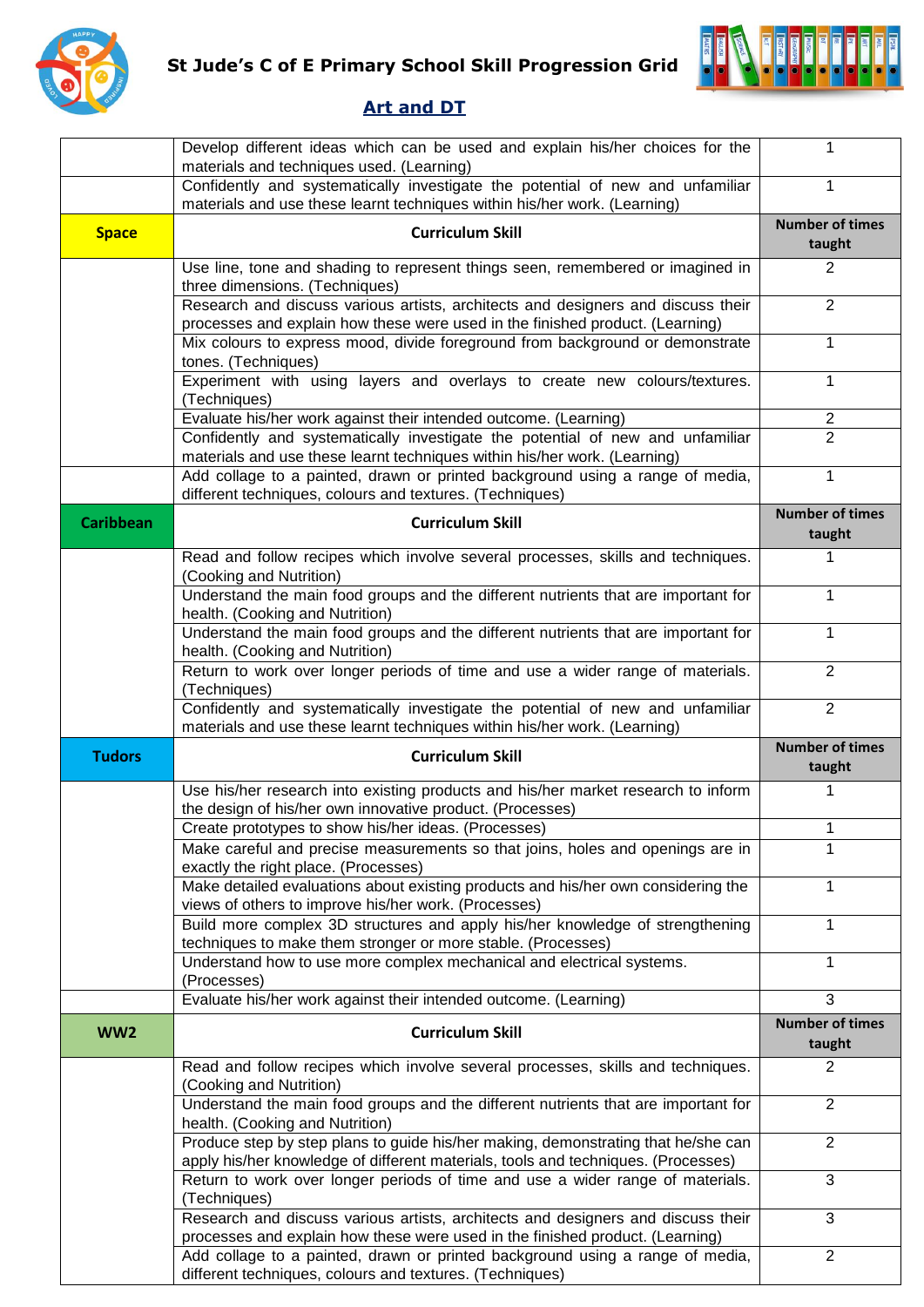



| <b>Whole school</b> | <b>Curriculum Skill</b>                                                                                                                                     | <b>Number of times</b><br>taught |
|---------------------|-------------------------------------------------------------------------------------------------------------------------------------------------------------|----------------------------------|
|                     | Use line, tone and shading to represent things seen, remembered or imagined in<br>three dimensions. (Techniques)                                            | 3                                |
|                     | Return to work over longer periods of time and use a wider range of materials.<br>(Techniques)                                                              | 4                                |
|                     | Mix colours to express mood, divide foreground from background or demonstrate<br>tones. (Techniques)                                                        | 2                                |
|                     | Experiment with using layers and overlays to create new colours/textures.<br>(Techniques)                                                                   | 2                                |
|                     | Develop different ideas which can be used and explain his/her choices for the<br>materials and techniques used.                                             | っ                                |
|                     | Confidently and systematically investigate the potential of new and unfamiliar<br>materials and use these learnt techniques within his/her work. (Learning) | 3                                |
|                     | Add collage to a painted, drawn or printed background using a range of media,<br>different techniques, colours and textures. (Techniques)                   | 3                                |

| <b>Victorians</b>               | <b>Curriculum Skill</b>                                                                                                                                                 | <b>Number of times</b><br>taught |
|---------------------------------|-------------------------------------------------------------------------------------------------------------------------------------------------------------------------|----------------------------------|
|                                 | Create intricate printing patterns by simplifying and modifying sketchbook designs.<br>(Techniques)                                                                     | 1                                |
|                                 | Adapt his/her own final work following feedback or discussion based on their<br>preparatory ideas. (Learning)                                                           | 1                                |
|                                 | Describe the work and ideas of various artists, architects and designers, using<br>appropriate vocabulary and referring to historical and cultural contexts. (Learning) | $\mathbf{1}$                     |
|                                 | Produce intricate patterns and textures in a malleable media. (Techniques)                                                                                              | 1                                |
| <b>Extreme</b><br><b>Earth</b>  | <b>Curriculum Skill</b>                                                                                                                                                 | <b>Number of times</b><br>taught |
|                                 | Adapt his/her own final work following feedback or discussion based on their<br>preparatory ideas. (Learning)                                                           | $\overline{2}$                   |
|                                 | Describe the work and ideas of various artists, architects and designers, using<br>appropriate vocabulary and referring to historical and cultural contexts. (Learning) | $\mathbf{1}$                     |
| <b>Ancient</b><br><b>Africa</b> | <b>Curriculum Skill</b>                                                                                                                                                 | <b>Number of times</b><br>taught |
|                                 | Create intricate printing patterns by simplifying and modifying sketchbook designs.<br>(Techniques)                                                                     | 2                                |
|                                 | Begin to develop an awareness of composition, scale and proportion in their work.<br>(Techniques)                                                                       | $\mathbf{1}$                     |
|                                 | Describe the work and ideas of various artists, architects and designers, using<br>appropriate vocabulary and referring to historical and cultural contexts. (Learning) | $\overline{2}$                   |
|                                 |                                                                                                                                                                         | <b>Number of times</b>           |
| <b>War Child</b>                | <b>Curriculum Skill</b>                                                                                                                                                 | taught                           |
|                                 | Begin to develop an awareness of composition, scale and proportion in their work.<br>(Techniques)                                                                       | $\overline{2}$                   |
|                                 | Follow a design brief to achieve an effect for a particular function. (Techniques)                                                                                      | $\mathbf{1}$                     |
| <b>Technology</b>               |                                                                                                                                                                         | <b>Number of times</b>           |
|                                 | <b>Curriculum Skill</b>                                                                                                                                                 | taught                           |
|                                 | Describe the work and ideas of various artists, architects and designers, using                                                                                         | $\overline{2}$                   |
|                                 | appropriate vocabulary and referring to historical and cultural contexts. (Learning)                                                                                    |                                  |
|                                 | Describe the work and ideas of various artists, architects and designers, using<br>appropriate vocabulary and referring to historical and cultural contexts. (Learning) | 3                                |